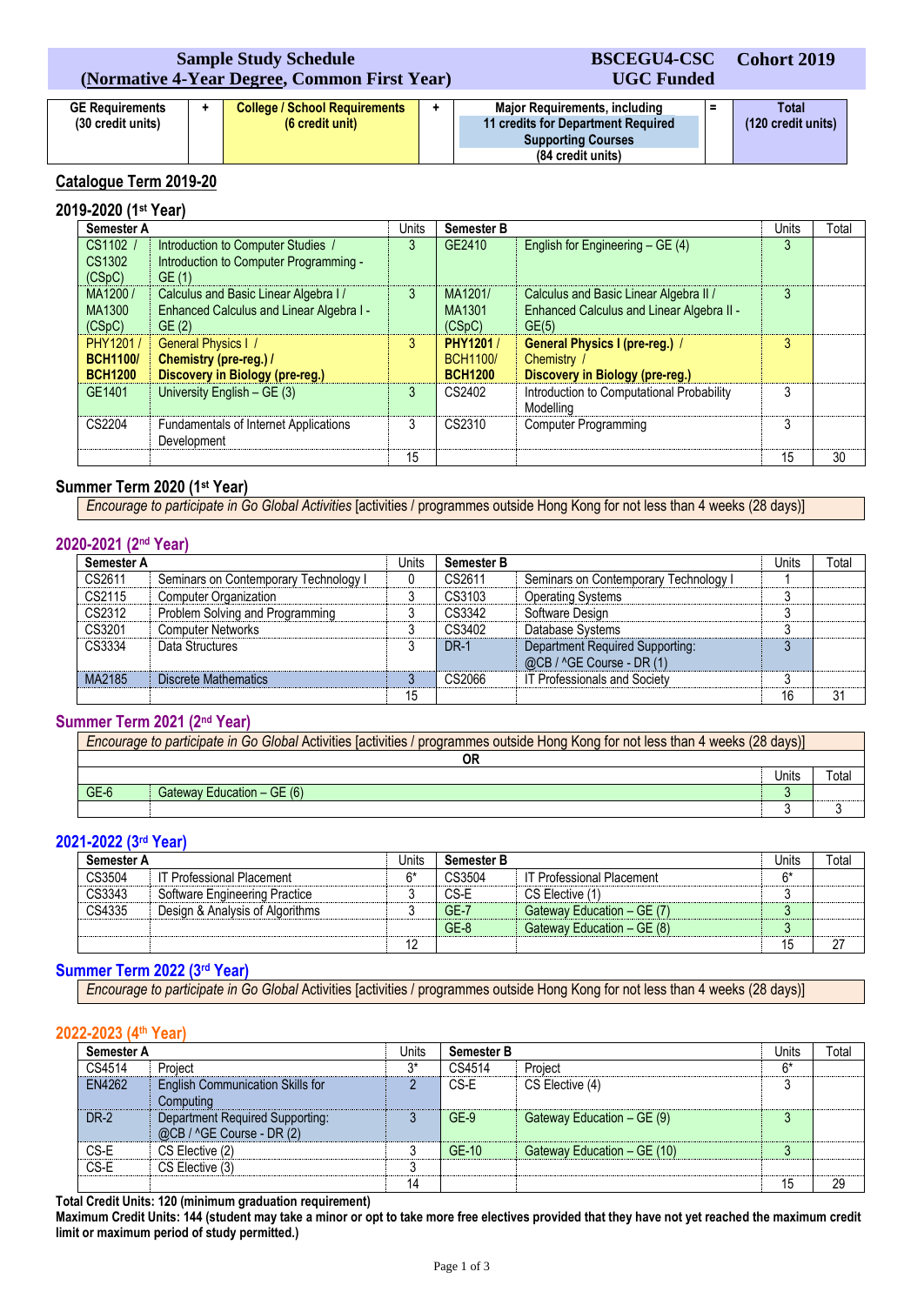#### **Electives:** (minimum 12 credit units from the following electives)

Students may choose any of the streams by taking **3** courses of the selected stream and any **1** elective course from the list. For those who do not want to focus on a selected stream, they can take any **4** elective courses from the list.

| Artificial Intelligence Stream - Stream Core:                     |                                                   | <b>Other Electives:</b> |                                                 |  |
|-------------------------------------------------------------------|---------------------------------------------------|-------------------------|-------------------------------------------------|--|
|                                                                   | (effective from Sem A 2019-20)                    | CS3185                  | <b>Computer Architecture</b>                    |  |
| CS4486                                                            | Artificial Intelligence                           | CS3283                  | <b>Distributed Systems</b>                      |  |
| CS4487#                                                           | Machine Learning                                  | CS3382                  | Web Usability Design and Engineering            |  |
|                                                                   | Choose one out of the following two courses:      | CS3391                  | Advanced Programming                            |  |
| CS4186%                                                           | Computer Vision & Image Processing                | CS4280                  | Advanced Internet Applications Development      |  |
| CS4386                                                            | Al Game Programming                               | CS4284                  | <b>Mobile Computing</b>                         |  |
|                                                                   |                                                   | CS4285                  | High Speed Multimedia Networks                  |  |
|                                                                   | Data Science Stream - Stream Core:                | CS4288                  | Cryptographic Algorithms and Protocols          |  |
| CS3481                                                            | <b>Fundamentals of Data Science</b>               | CS4289                  | <b>Pervasive Computing</b>                      |  |
| CS4480                                                            | Data-Intensive Computing                          | CS4295                  | <b>Mobile Application Programming</b>           |  |
| CS4487#                                                           | Machine Learning                                  | CS4296                  | <b>Cloud Computing</b>                          |  |
|                                                                   |                                                   | CS4297                  | Cloud Robotics and Automation                   |  |
| Information Security Stream - Stream Core:                        |                                                   | CS4298                  | iOS Application Development                     |  |
| CS4286                                                            | Internet Security and E-Commerce Protocols        | CS4367                  | <b>Computer Games Design</b>                    |  |
| CS4293                                                            | Topics on Cybersecurity                           | CS4381                  | <b>Advanced Software Design</b>                 |  |
| CS4394                                                            | Information Security and Management               | CS4385                  | Topics in Software Engineering                  |  |
|                                                                   |                                                   | CS4482                  | <b>Advanced Database Systems</b>                |  |
|                                                                   | <b>Multimedia Computing Stream - Stream Core:</b> | CS4485                  | <b>Information Retrieval</b>                    |  |
| CS3483                                                            | Multimodal Interface Design                       | CS4552                  | <b>Guided Study</b>                             |  |
| CS4182                                                            | <b>Computer Graphics</b>                          | EE4940                  | <b>Digital Information Communications</b>       |  |
|                                                                   | Choose one out of the following four courses:     | <b>IS4501</b>           | Information Systems Audit                       |  |
| CS4185                                                            | Multimedia Technologies and Applications          | MA2172                  | Applied Statistics for Sciences and Engineering |  |
| CS4186%                                                           | Computer Vision & Image Processing                |                         |                                                 |  |
| CS4187                                                            | Computer Vision for Interactivity                 |                         |                                                 |  |
| CS4188                                                            | <b>Virtual Reality</b>                            |                         |                                                 |  |
|                                                                   |                                                   |                         |                                                 |  |
| <b>Software Engineering and Project Management - Stream Core:</b> |                                                   |                         |                                                 |  |
| Choose three out of the following four courses:                   |                                                   |                         |                                                 |  |
| CS3346                                                            | Software Testing and Maintenance                  |                         |                                                 |  |
| CS3356                                                            | <b>Managing Software Projects</b>                 |                         |                                                 |  |
| CS4348                                                            | <b>Software Quality Management</b>                |                         |                                                 |  |
| CS4389                                                            | <b>Decentralized Applications Development</b>     |                         |                                                 |  |

#, % - same courses

# **Remarks:**

|                  |                                                                | Partial credit units for year-long courses, granted only if completing the whole course.                                                                                                                                                                                                                                                                                                                                                                   |
|------------------|----------------------------------------------------------------|------------------------------------------------------------------------------------------------------------------------------------------------------------------------------------------------------------------------------------------------------------------------------------------------------------------------------------------------------------------------------------------------------------------------------------------------------------|
| $\overline{2}$ . | PHY1201/BCH1100/<br>BCH1200 (choose two<br>from science areas) | Students of the College of Engineering need to earn 6 credit units in fulfillment of the College<br>Requirements.                                                                                                                                                                                                                                                                                                                                          |
| 3.               | GE                                                             | = Gateway Education Requirements: Total 30 credit units including 6 credit units in English<br>(GE1401 & GE2410), 3 credit units in Chinese Civilization (GE1501), 12 credit units in<br>distributional requirements with a minimum of 3 credit units from each of the three areas: 'Arts<br>and Humanities', 'Study of Societies, Social and Business Organisations' and 'Science and<br>Technology', 9 credit units in College Specified Courses (CSpC). |
| 4.               | Department Required<br><b>Supporting Courses</b><br>(DR)       | 6 credit units in Department Required Supporting Courses, including 3 credit units from a pool of<br>department required supporting GE courses AND 3 credit units from a pool of department<br>required supporting CB courses.                                                                                                                                                                                                                             |
| 5 <sub>1</sub>   | Go Global Activities                                           | Activities / programmes which enable students to broaden their cultural horizons through a<br>comprehensive and unique learning experience, either credit bearing or noncredit bearing,<br>outside Hong Kong for not less than 4 weeks (28 days), e.g. Exchange, Internship, Cultural and<br>Language Immersion Scheme, Service Learning and Study Abroad programme.                                                                                       |

# **^Department Required Supporting GE courses (choose any one from the following list)**

GE2313 Global IT Case Studies

GE2315 Security and Privacy in the Information Age

GE2323 Mobile Social Networks: Practices, Challenges, and Beyond

GE2324 The Art and Science of Data